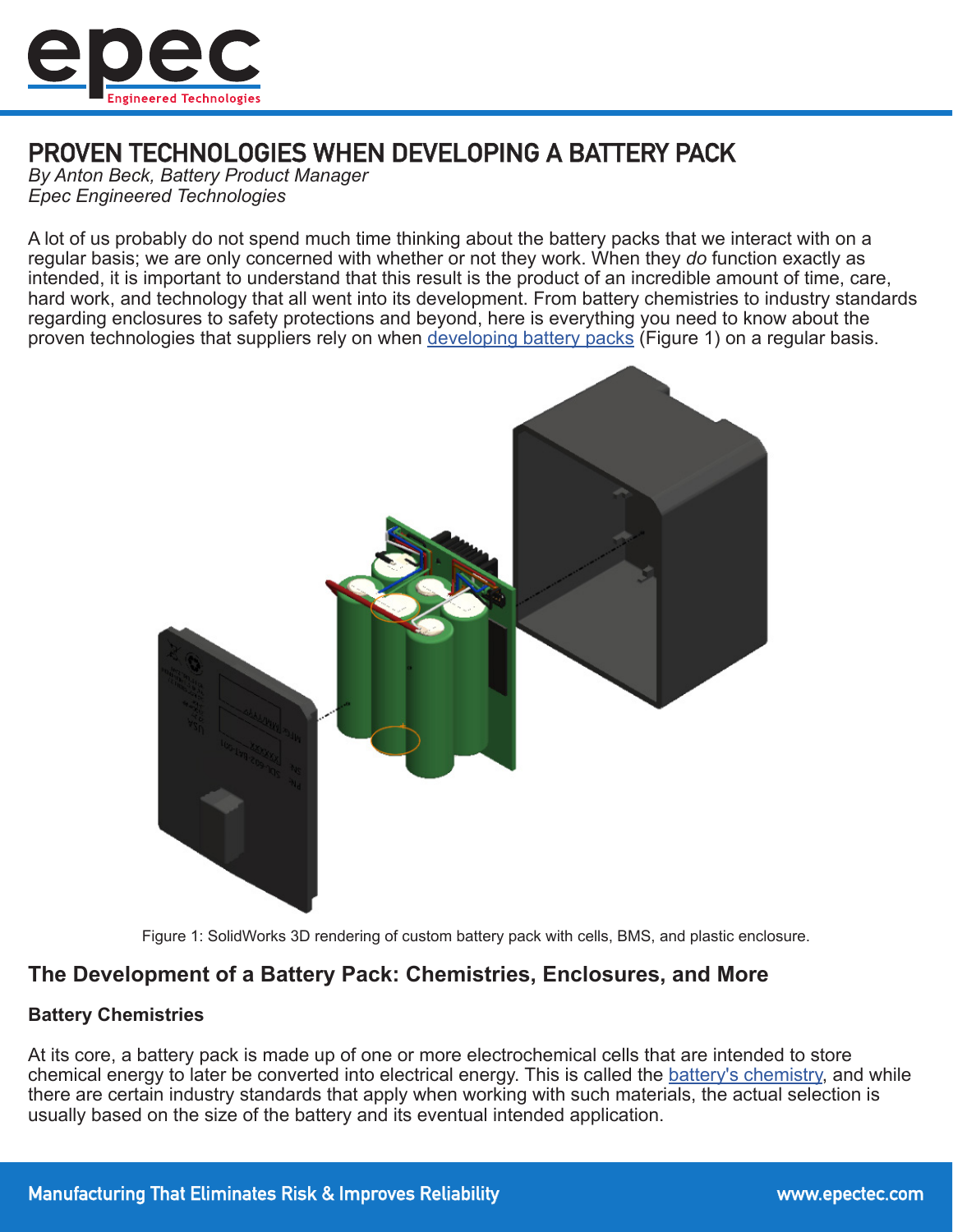

One of those general battery standards is called IEC 60086-1, for example, and it governs primary batteries. Last revised in 2015, it was intended to standardize those batteries with respect to essential factors like dimensions, terminal configurations, markings, test methods, typical performance, certain environmental aspects, and more. When IEC 60086-1 is used as a battery classification tool, it also becomes a helpful way to standardize those electrochemical systems inside the pack. It provides an overview of elements like electrodes, the electrolyte, nominal voltage, and maximum open circuit voltage.

All of this is important because it helps to make sure that batteries by various device manufacturers still work and perform in the exact same way, thus essentially making them interchangeable. So, while those industry standards do not necessarily dictate which type of battery chemistry is to be used one way or the other, they do make an impact with regards to what happens after that selection has been made.

A few of the other general battery industry standards include but are not limited to ones like:

- **• ANSI C18.1M**: this refers to portable primary cells and batteries with an aqueous electrolyte.
- **• UL 2054**: this is concerned with the safety of both commercial and household battery packs with regards to testing procedures.
- **• USNEC Article 480**: this provides an overview of the proper storage of batteries.
- **• ISO 9000**: this is a series of quality management system standards that go into more detail not about the battery packs themselves, but the processes used to create them.
- **• ISO 9001:2015**: this acts as a model for quality assurance not only in terms of design but also development, production, installation, and servicing of general battery packs.

All of this is particularly important when referring to the safety of these battery packs. Maybe the most famous example of this is [lithium batteries](https://www.epectec.com/batteries/lithium-battery-technologies.html) - a topic that has seen much discussion over the last few decades. In 2006, for example, one out of 200,000 lithium battery packs were shown to have a high likelihood of failure, leading to a recall of almost six million similar devices. The problem is that if microscopic metal particles come into contact with any other part of the battery's cell - something that is rare, but certainly not impossible - it could lead to a short circuit within the cell itself. At that point, the battery could overheat and may even start a fire, something that both the device manufacturers and their end users would no doubt want to avoid at all costs.

Because of this, most lithium batteries share similar methods of safety protection at the design level, although further adjustments can also be made depending on the specifics of the battery design itself. According to the experts at Battery University, most of the time battery pack manufacturers work to "limit the amount of active material needed to achieve a workable equilibrium of energy density and safety," which goes a long way towards making the conditions that could cause a failure even more rare than they already are. Manufacturers also include various safety mechanisms within the cell and have taken to including an [electronic protection circuit](https://www.epectec.com/batteries/protection-circuit-modules.html) in the battery pack itself.

These three layers of protection all work together to help minimize the risk of a lithium battery failure as much as possible. That electronic protection circuit, as the name suggests, acts as a viable method to prevent high current surges. If an excessively high charge raises the internal cell pressure too high, a circuit interrupt device (CID) kicks into gear and safely vents controlled gas before something goes awry. If the surface temperature of the cell gets too hot (typically about 194 degrees Fahrenheit), a fuse cuts off the current flow to stop things from getting out of control.

When it comes to [designing the battery](https://www.epectec.com/batteries/design-services.html) in its finished form, there are a few different options that suppliers can choose from depending on their needs. This is particularly true when it comes to cell placement, with different options offering different benefits that may be necessary depending on the eventual application.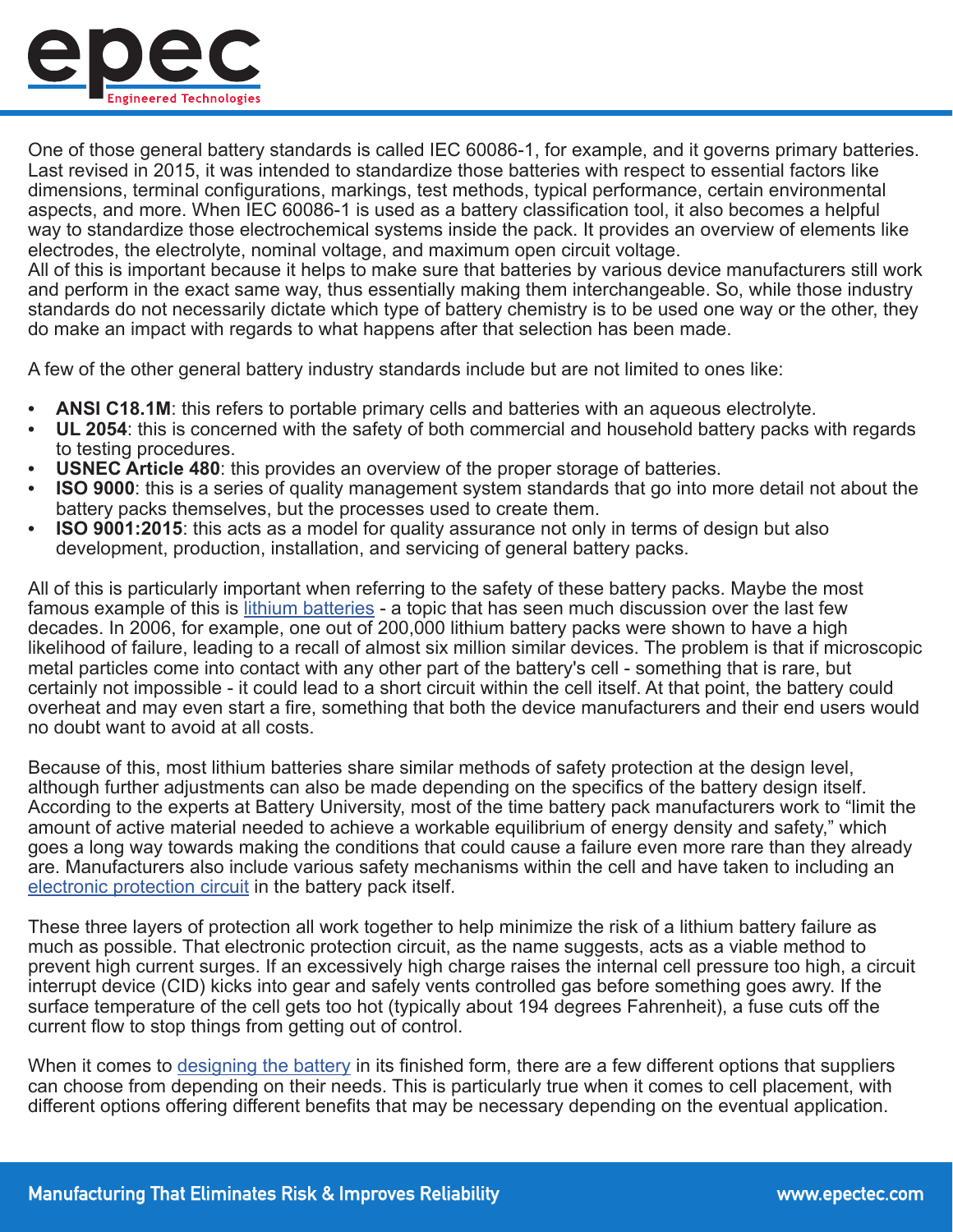

The [linear or "ladder" battery pack configuration](https://www.epectec.com/batteries/battery-configuration.html) (Figure 2) is a popular one, where the cells are essentially arranged in a straight line. It is also possible to use multi-row cells, a "cubic" arrangement, and others. If the end use of the battery pack requires more current than a single cell can supply on its own, for example, suppliers may need to put the cells in parallel with one another. This may also be necessary if they attempt to increase the capacity, or if they want to give the battery pack a longer running time than average.



**Figure 2:** Diagram of a linear battery pack configuration

### **Battery Enclosure**

[Designing the enclosures for batteries](https://www.epectec.com/batteries/battery-enclosure-design.html) is also a straightforward process, but one where a lot of the elements are essentially dictated by choices made earlier in the development process. The design of the enclosure obviously varies depending on the components it needs to house. In other words, the function of the battery dictates the design of the enclosure and not the other way around (Figure 3). Keep in mind that an enclosure has to house more than just the cells themselves. You also must think about electronic circuits, interconnections, connectors, and those aforementioned protection devices. All these decisions need to be finalized before the enclosure can be designed.



**Figure 3**: Custom enclosure designed for the function of the battery pack

All of this leads directly into the grade of plastic that is eventually chosen for the enclosure, something that is again dictated by both the way the battery is going to be used and the types of conditions that it's supposed to operate in. ABS plastic, for example, is a very inexpensive option, but it also becomes very brittle in extremely cold temperatures. This is why it's so critical to understand the type of environment that the battery pack will eventually be used in. Without that information, there are many, many important choices that you could wind up making incorrectly.